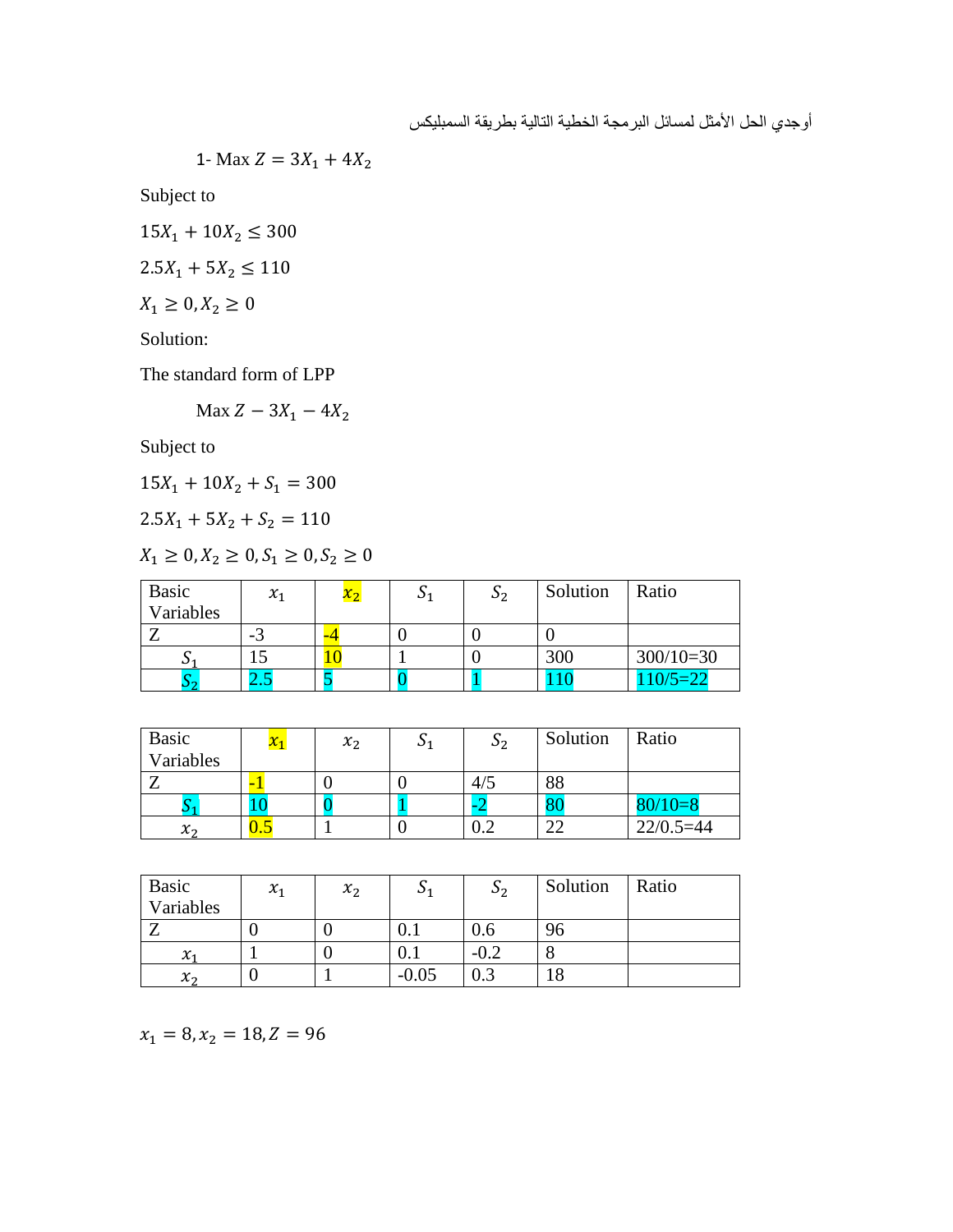$$
2. \text{ Max } Z = 200X_1 + 140X_2
$$

Subject to

- $3X_1 \le 6000$
- $2.9X_2 \le 8000$
- $2.5X_1 + 2X_2 \le 7500$
- $1.3X_1 + 1.5X_2 \le 5000$
- $X_1 \ge 0, X_2 \ge 0$

Solution:

The standard form of LPP

Max  $Z - 200X_1 - 140X_2 = 0$ 

Subject to

- $3X_1 + S_1 = 6000$
- $2.9X_2 + S_2 = 8000$
- $2.5X_1 + 2X_2 + S_3 = 7500$
- $1.3X_1 + 1.5X_2 + S_4 = 5000$

$$
X_1 \ge 0, X_2 \ge 0, S_1 \ge 0, S_2 \ge 0
$$

| <b>Basic</b> | $x_1$  | $x_2$  | $S_1$ | S <sub>2</sub> | $S_3$ | $\mathsf{D}_4$ | Solution | Ratio           |
|--------------|--------|--------|-------|----------------|-------|----------------|----------|-----------------|
| Variables    |        |        |       |                |       |                |          |                 |
|              | $-200$ | $-140$ | 0     |                |       |                | υ        |                 |
|              |        |        |       |                |       |                | 6000     | $6000/3=2000$   |
| ມາ           |        | 2.9    | U     |                |       |                | 8000     |                 |
| ມາ           | 2.J    |        | O     |                |       |                | 7500     | 7500/2.5=3000   |
| ັບ 4.        | 1.J    | l.5    | U     |                |       |                | 5000     | $5000/1.3=3846$ |

| <b>Basic</b>    | $x_1$ | $x_2$  | S <sub>1</sub> | $\mathcal{D}_{2}$ | $S_3$ | $S_4$ | Solution | Ratio            |
|-----------------|-------|--------|----------------|-------------------|-------|-------|----------|------------------|
| Variables       |       |        |                |                   |       |       |          |                  |
|                 | υ     | $-140$ | 200/3          |                   | 0     | O     | 400000   |                  |
| $\mathcal{X}_1$ |       |        | 1/3            |                   | O     |       | 2000     | ----             |
| ر ل             |       | 2.9    |                |                   |       |       | 8000     | 8000/2.9=2758.62 |
|                 |       |        | $-2.5/3$       |                   |       |       | 2500     | $2500/2=1250$    |
| υ4              |       | 1.5    | $-1.3/3$       |                   | 0     |       | 2400     | $2400/1.5=1600$  |